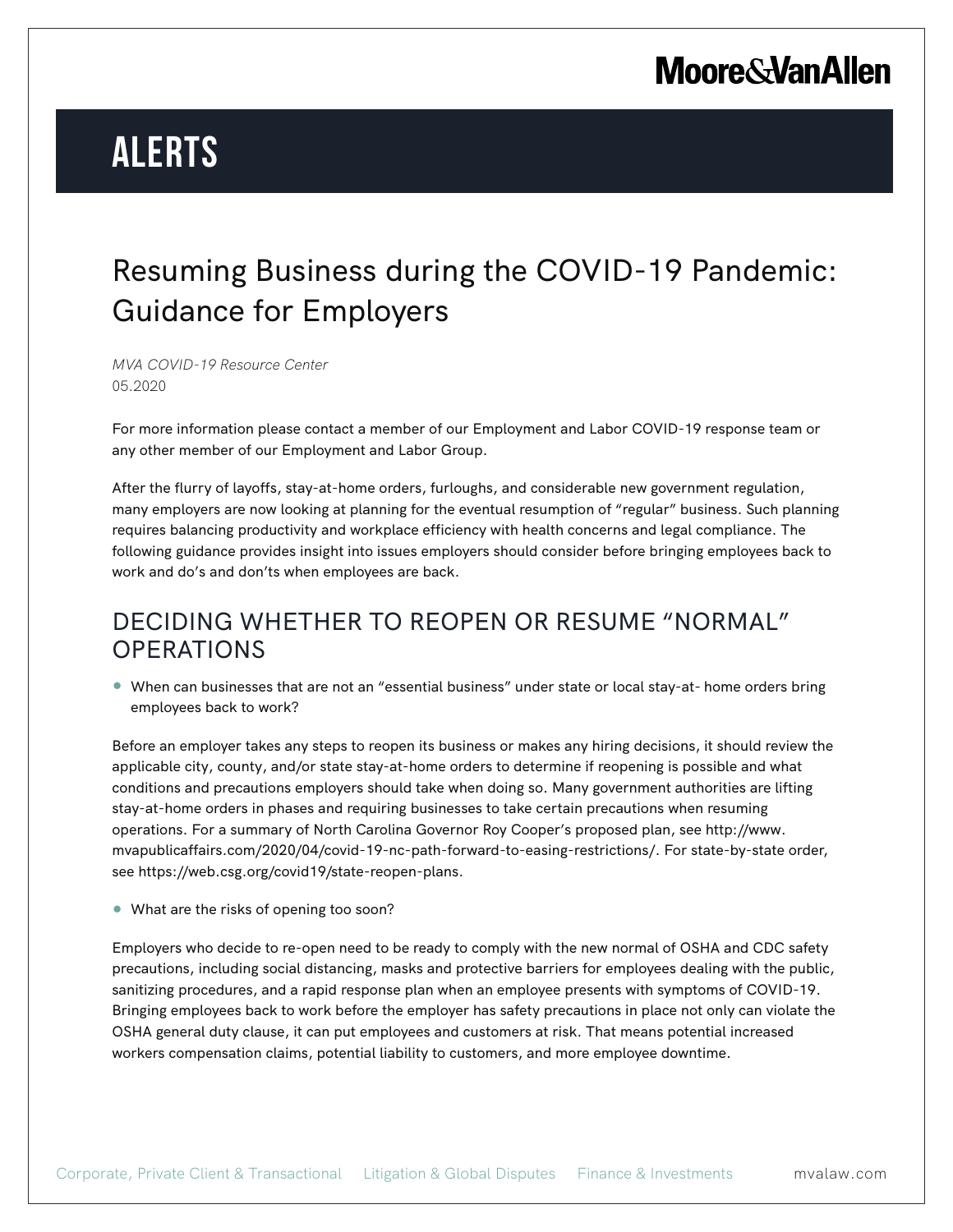#### **Resuming Business during the COVID-19 Pandemic: Guidance for Employers**

For companies covered by the leave provisions in the Families First Coronavirus Response Act, resuming business operations and bringing employees back to work also means that some of those employees may be eligible for paid leave. Employers should have procedures in place not only to provide the leave and collect necessary documentation to claim the payroll tax credit, but also to cover the work that will need to be reassigned when leave is taken. Employers also need to consider the shifting employee numbers in determining whether the FFCRA applies at all. Because whether an employer is covered by the FFCRA is affected by layoffs and furloughs, employers should be mindful of the number of active employees on the date for which the employee requests leave. For example, if an employer laid off 50 employees on March 5, 2020, thus reducing its workforce from 520 employees to 470 employees, any employee for whom the employer had work and requested covered leave beginning on or after April 1, 2020 would be eligible under the FFCRA. But if that employer brings back enough employees to put the workforce over 499 employees, any employees seeking leave after that point are no longer eligible for FFCRA leave, unless and until the employee count slips below 500 again.

For more information regarding the leave requirements under the FFCRA, see our previous guidance available here: news-room-1229.html.

Employers should also be mindful of state and local paid leave laws, which may apply in addition to federal mandates.

### WORKFORCE REINSTATEMENT

● What steps should an employer take when reintegrating its workforce?

*Make business-related decisions about which employees to return to work and when.* Upon the resumption of business, many employers will likely rehire or return to work much of their labor force, but perhaps not all at once. In some locations, social distancing and safe workplace practices will dictate certain limits on the pace of resuming business activities. For other businesses, the desire to ramp up slowly as business increases will be important to sustain the viability of the business. As employers decide which employees to bring back first, employers must avoid any discriminatory practices based on protected characteristics (such as age, disability, national origin, etc.) and practices that may be viewed as retaliatory. Thus, when determining who should return to work or who should return to work first, employers should not – outside of a request for an accommodation under applicable disability discrimination law – consider whether someone is more vulnerable to the effects of COVID-19. For example, it would be inappropriate to return younger employees to work before returning older employees because of their age (unless the older worker requested the delay as an accommodation). Likewise, employers should avoid the appearance of retaliating against workers who chose to exercise protected rights, such as taking FFCRA leave to care for a child whose school or daycare is closed because of the pandemic. To control against possible discrimination or retaliation claims, an employer should base its rehiring decisions on legitimate, nondiscriminatory business reasons, such as need, seniority, job skills, performance prior to the layoff or furlough, and compliance with company policies. Employers should check personnel files, performance reviews, and discipline records to make sure that their records support the decisions made. Employers with unionized workforces need to comply with the requirements of collective bargaining agreements.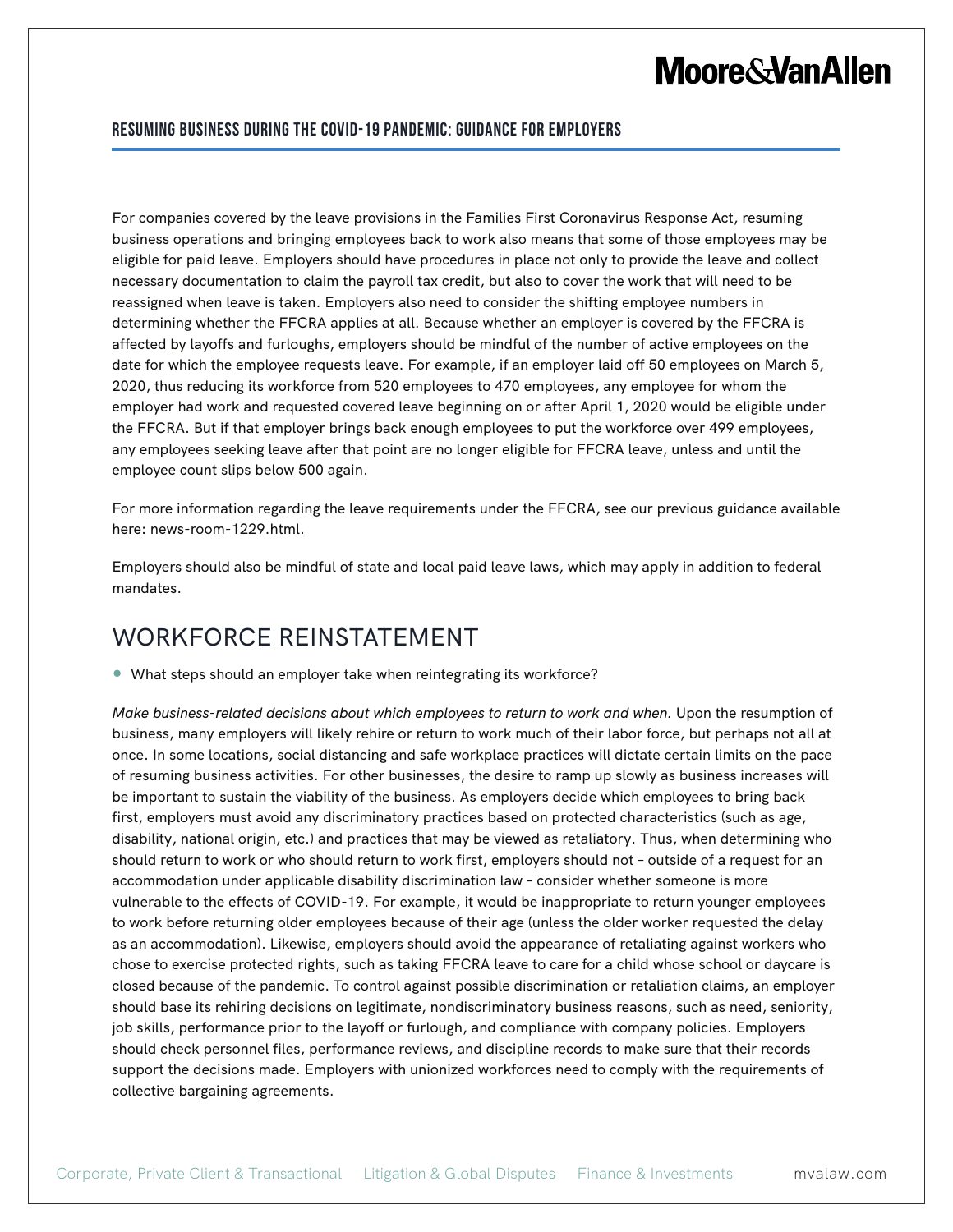#### **Resuming Business during the COVID-19 Pandemic: Guidance for Employers**

*Decide where employees will work.* If teleworking has been effective for your business, it makes sense to continue allowing some or all of those employees to continue teleworking for now. If the company needs employees to be physically present, bring employees back to the office or plant in a manner that minimizes close interaction. Employers should also continue to limit unnecessary travel. For more information on limiting employees' travel, see our previous guidance available here: news-room-1229.html.

*Assess if changes in compensation and benefits are needed to keep the business operating until revenues resume.* You may consider reducing salary or hourly wages or modifying vacation and PTO policies (for example to stop future accrual of PTO for remainder of year). Carefully review existing contracts and policies before doing so, and never deprive an employee of earned pay or PTO unless expressly permitted by law.

*Assess the ability of the company to provide PPE.* CDC guidance encourages the use of personal protective equipment, including masks, to reduce the spread of COVID-19. Healthcare providers and other businesses that deal directly with the public should equip their employees with PPE in accordance with available CDC, OSHA, and other regulatory guidance. If you need to provide masks, barriers, or other PPE, consider whether and when it will be readily available before bringing employees back. If your business is not required to provide employees with PPE, consider the feasibility of providing it anyway to reduce risk.

*Set a timetable.* Keep in mind that if you have an SBA Paycheck Protection Program loan, you will need to have your workforce numbers and salaries back to your average "normal" by June 30, 2020 to avoid reductions in forgiveness.

● Can an employer temporarily reduce the work hours, the hourly wage, or the salary compensation of its employees?

Subject to minimum wage laws, the FLSA, and other relevant state or local restrictions, an employer can likely reduce the hourly wage or salary of its workers. However, there are certain restrictions upon employers when doing so. Most notably, employers should provide advance notice of any reduction in pay. Also, FLSA-exempt employees who have their salary reduced below the salary basis threshold will lose their exemption. Employers should also consider that a reduction in hours of certain employees may affect their eligibility for certain benefits. Employers should carefully review any contracts with employees and payroll policies to ensure that the reduction in pay is permissible.

### WORKPLACE SAFETY AND HEALTH – TESTING AND **SCREENING**

The Equal Employment Opportunity Commission recently issued guidance addressing an employer's right to take and record employees' temperatures, administer official COVID-19 tests to employees, and screen employees for the presence of COVID-19 symptoms.

● Can employers test employees for COVID-19?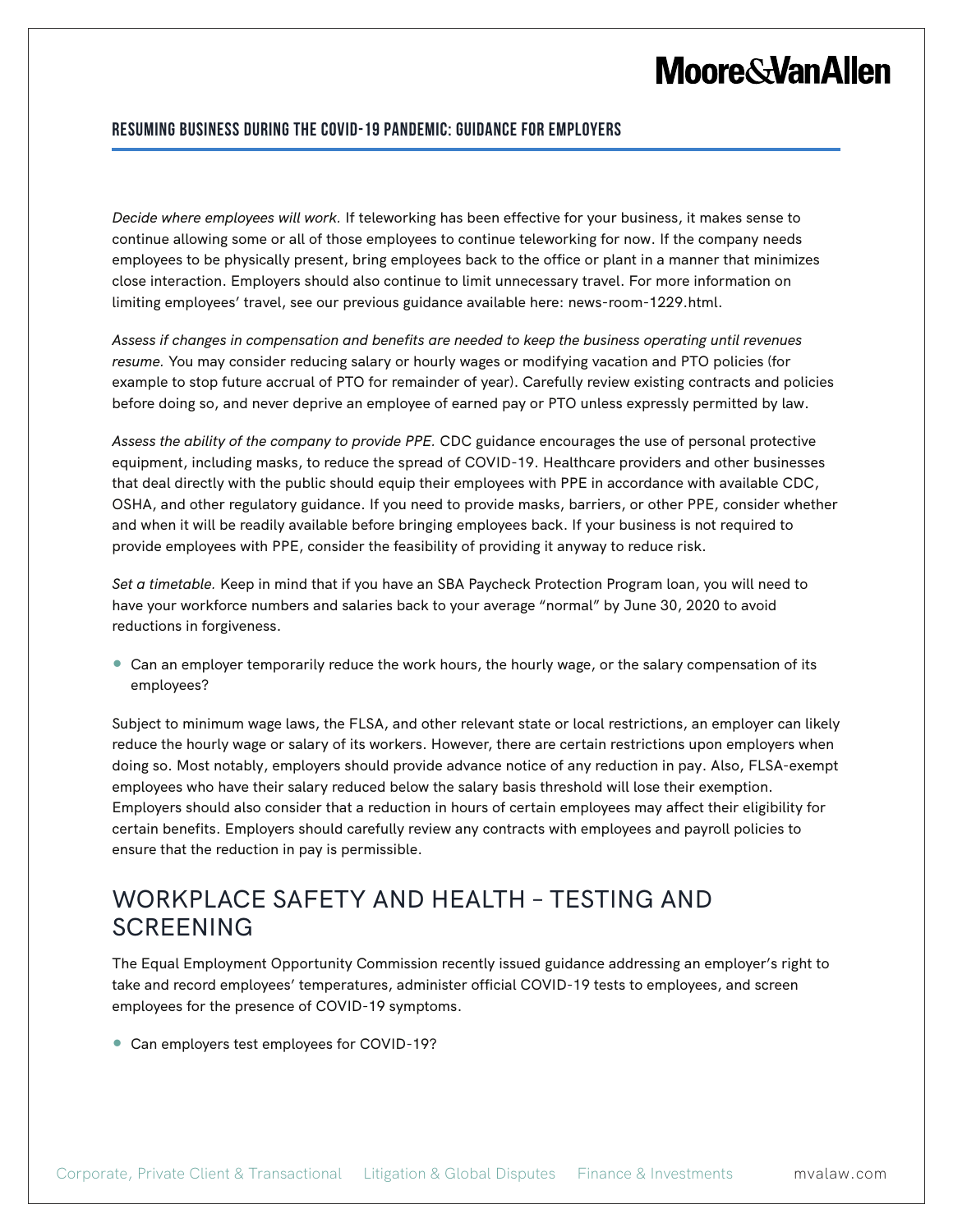#### **Resuming Business during the COVID-19 Pandemic: Guidance for Employers**

According to the EEOC, any business where employees work within proximity to one another may administer COVID-19 tests to its employees. These tests are administered to detect the presence of the virus and provide either a "positive" or "negative" result. Employers should use caution when administering the COVID-19 test and should follow the guidance issued by the Federal Drug Administration and the CDC regarding the safe and accurate administration of tests.

It is recommended that, if possible, employers hire health care professionals, such as a certified nurse, to administer the COVID-19 test. Whoever administers the test should be equipped with the proper Personal Protective Equipment pursuant to CDC guidance.

● Can employers screen employees for COVID-19 symptoms?

The EEOC has advised that employers may screen employees for COVID-19 symptoms and measure employees' body temperatures. Employers may ask employees about symptoms associated with COVID-19 such as fever, chills, shortness of breath, sore throat, nausea, or loss of smell and taste. The CDC has recommended that any individual administering a temperature test is equipped with proper PPE.

When administering any test or inquiring about COVID-19 symptoms, employers should not engage in disparate treatment of employees based upon protected characteristics simply because those characteristics are high risk for COVID-19. For example, employers cannot screen pregnant employees and those over sixtyfive years of age because those individuals are higher risk. Instead, employers should either screen all employees or employees in the same category (*e.g.*, employees whose jobs put them in close proximity to others) for COVID-19.

● What if an employee has COVID-19 symptoms?

If an employee is experiencing COVID-19 symptoms, the EEOC has advised that employers may:

- Require the employee to return home for the appropriate quarantine period as recommended by the CDC.
- Withdraw an offer or delay the start of an individual who has tested positive for COVID-19.
- Request a doctor's note, or other documentation, that confirms an employee can safely return to work.
- Share general information about an employee who has exhibited symptoms such as where the employee was in the office (the floor they work on, what rooms they were in), when the employee was last at work, or the details of the employee's COVID-19 testing process (when tested and the results). An employer may not share the employee's name or any other personal identifying information.

For CDC guidance on reopening and maintaining a safe workplace:

https://www.cdc.gov/coronavirus/2019-ncov/community/reopen-guidance.html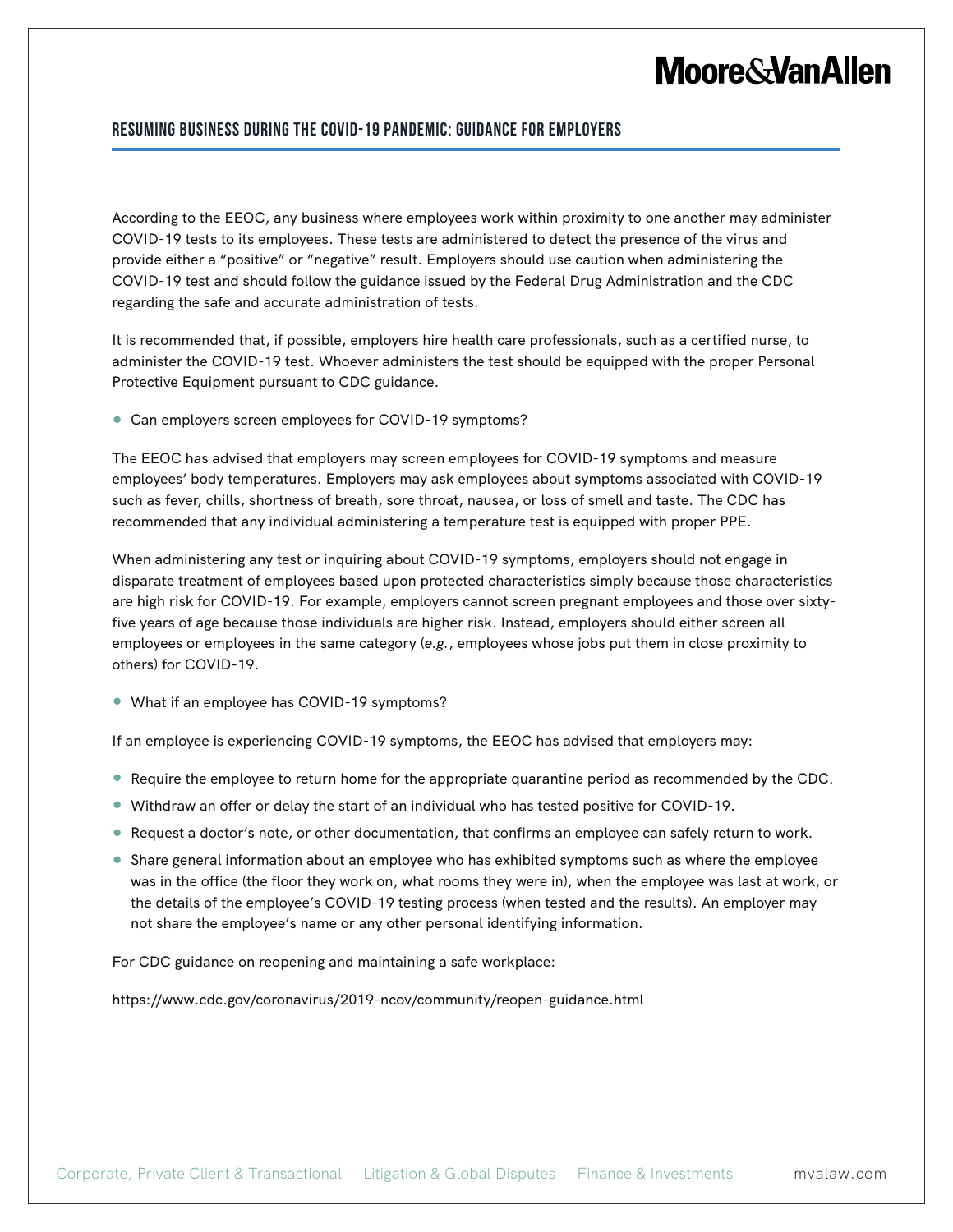#### **Resuming Business during the COVID-19 Pandemic: Guidance for Employers**

### REASONABLE ACCOMMODATIONS FOR EMPLOYEES

The Americans with Disabilities Act is still in full effect, despite challenges in its application during the COVID-19 pandemic. Employees returning to work under current conditions may prompt additional requests for workplace accommodations.

● Are employers required to provide reasonable accommodations during the COVID-19 pandemic?

In accordance with the EEOC's guidance, if an employee requests a reasonable accommodation, an employer must weigh the costs of the accommodation with the employer's current budget. If the accommodation imposes an undue financial hardship, meaning significant difficulty or expense, the employer may be entitled to deny the accommodation. The EEOC has advised that an employer can consider financial strains created by COVID-19 when determining whether an accommodation poses an undue financial hardship.

The EEOC has recommended some low-cost accommodations such as:

- One-way aisles
- Plexiglass, tables, or other barriers to ensure the minimally required distance between individuals
- Temporary job restructuring of marginal duties
- Telework
- Modified work schedules
- Rearranging shift assignments

Pursuant to the ADA, employers are still entitled to request documentation of an employee's disability if an employee requests a reasonable accommodation.

The EEOC has advised that if an urgent accommodation is requested, employers can shorten, or even forgo, the required conversations under the ADA and temporarily grant the request under an expedited schedule. This will not foreclose a future decision to provide a different accommodation. Employers may consider imposing end dates on temporary accommodations. The EEOC has also recommended that employers ask employees with known disabilities to request accommodations before work resumes. This will help employers makes any necessary accommodations and engage in an interactive process with the employee ahead of time.

### GENERAL TIPS

Employers should proceed cautiously at this time and should rely on experts when navigating complex legal or medical issues. Some other general tips are as follows:

- Stay current with guidance posted by the CDC and EEOC as well as federal, local, and state authorities.
- If a business has locations across multiple jurisdictions, be aware of the differences in the stay-at-home orders and other relevant mandates amongst those localities.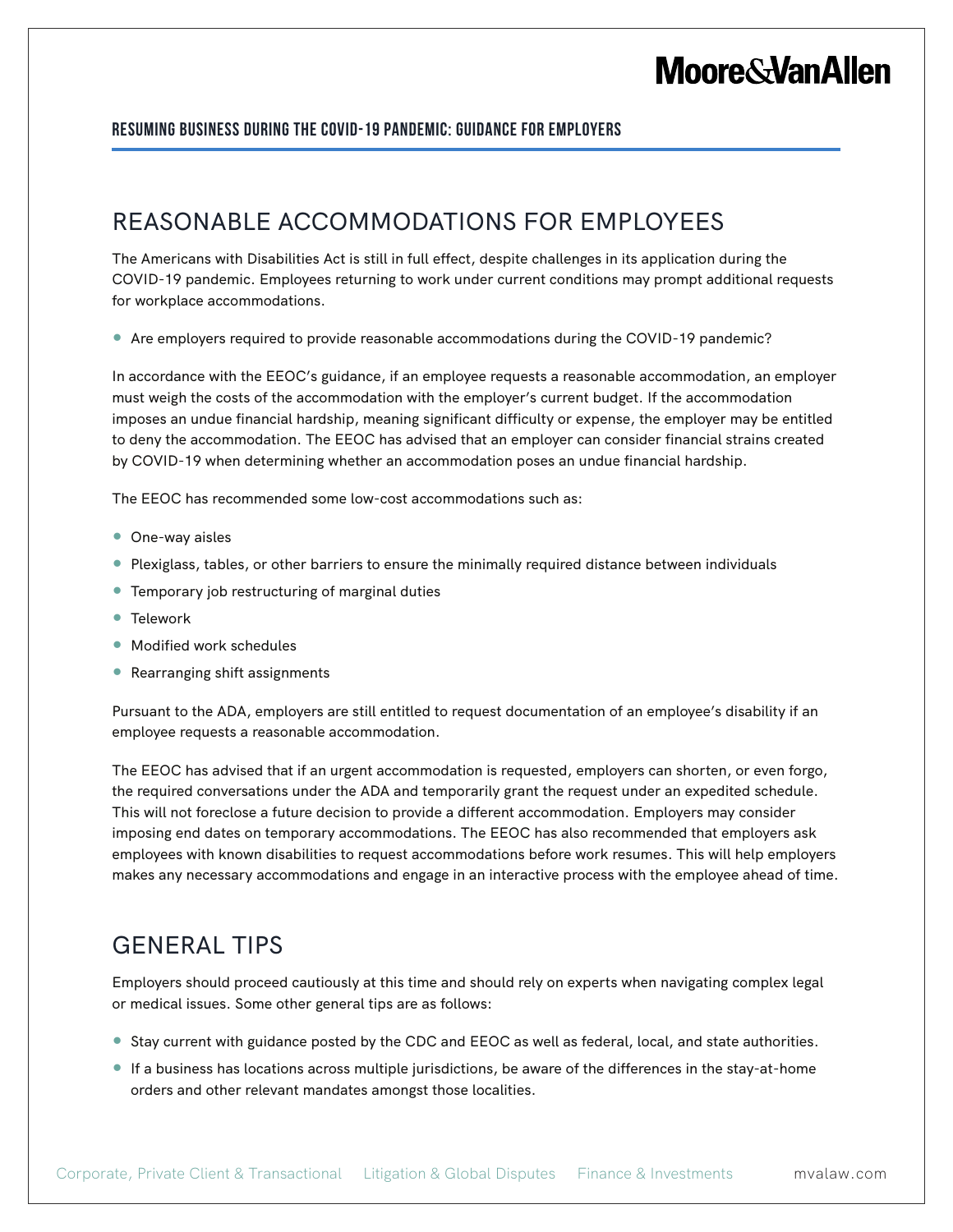#### **Resuming Business during the COVID-19 Pandemic: Guidance for Employers**

- Litigation is likely. Involve an attorney early to mitigate risk.
- Continue to follow social distancing guidelines, hand washing requirements, sanitizing regimens, and other recommendations set forth by the CDC.
- Document any steps taken to comply with the EEOC, the CDC, OSHA, and other regulations or government orders. Record any policies or procedures implemented and the relevant dates.
- In the face of uncertainly, proceed cautiously and conservatively. Follow the most restrictive reading of the relevant order.
- Be flexible and, if possible, allow employees to return to work voluntarily and when they feel they can do so safely.
- For more employer guidance on legal issues related to COVID-19 visit news-room-1229.html.

### FURTHER GUIDANCE

*EEOC Coronavirus and COVID-19*: https://www.eeoc.gov/coronavirus/

*EEOC Pandemic Guidance:* https://www.eeoc.gov/facts/pandemic\_flu.html.

*EEOC What You Should Know About the ADA, the Rehabilitation Act, and COVID-19*: https://www.eeoc.gov/ eeoc/newsroom/wysk/wysk\_ada\_rehabilitaion\_act\_coronavirus.cfm

*CDC Interim Guidance for Businesses and Employers*: https://www.cdc.gov/coronavirus/2019-ncov/ community/guidance-business-response.html

*CDC Guidance for Coronavirus 2019 Information for Travelers:* https://www.cdc.gov/coronavirus/2019-ncov/ travelers/index.html

*OSHA COVID-19 General Guidance:* https://www.osha.gov/SLTC/covid-19/

*OSHA Guidance on Preparing Workplaces for COVID-19*: https://www.osha.gov/Publications/OSHA3990.pdf

#### Moore & Van Allen Employment and Labor team

*Rachael Coe rachaelcoe@mvalaw.com, 704.331.3655 Brandon Gaskins brandongaskins@mvalaw.com, 843.579.7038 Tony Lathrop tonylathrop@mvalaw.com, 704.331.3596 Clinton Magill clintonmagill@mvalaw.com, 843.579.7073 Karin McGinnis karinmcginnis@mvalaw.com, 704.331.1078 Sarah Negus sarahnegus@mvalaw.com, 704.331.3667 Emily Pera emilypera@mvalaw.com, 704.331.3787 Paul Peralta paulperalta@mvalaw.com, 704.331.1024 Randy Phillips randyphillips@mvalaw.com, 704.331.1048 Russ Sizemore russsizemore@mvalaw.com, 704.331.1022 John Zaloom johnzaloom@mvalaw.com, 919.286.8182*